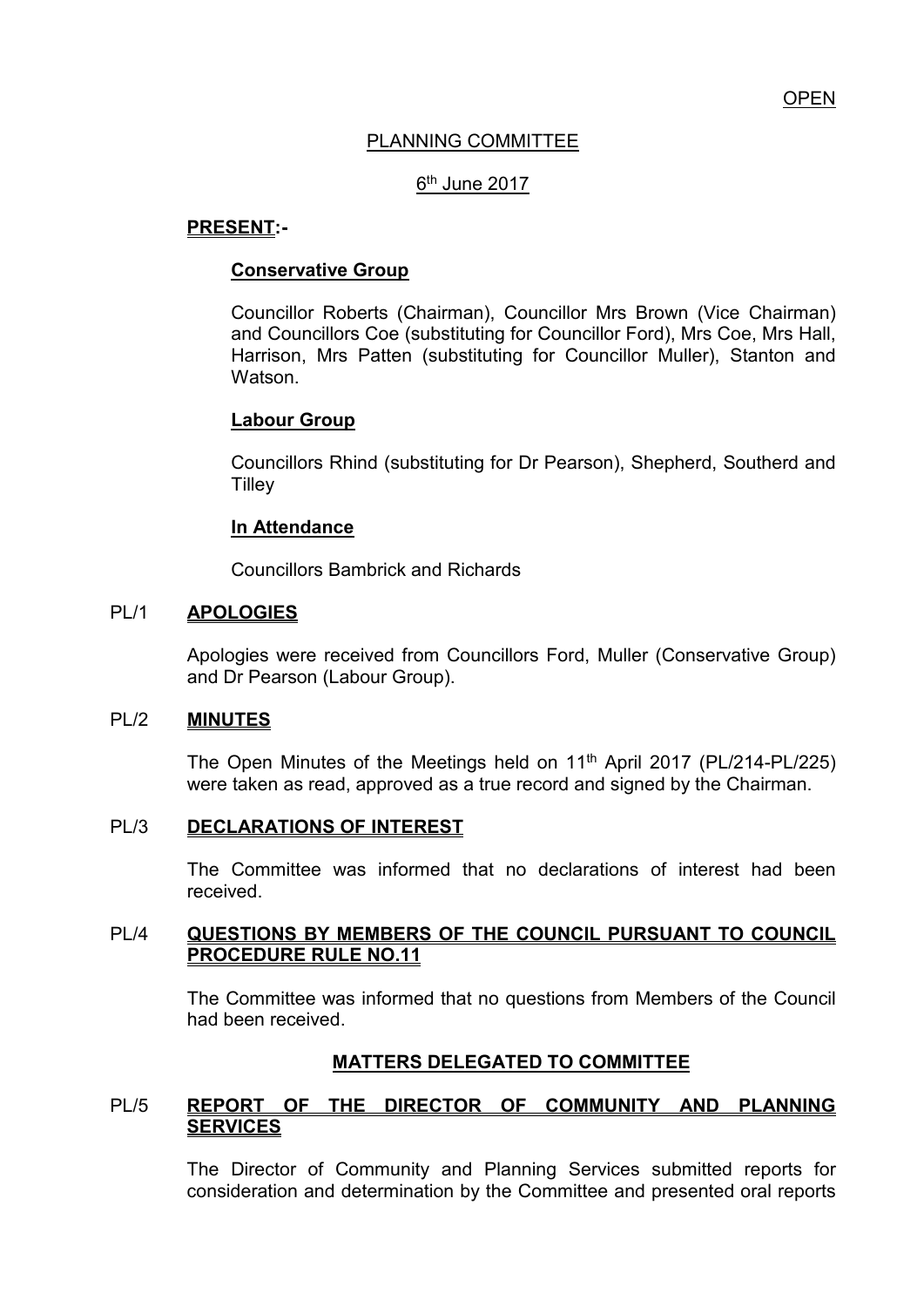to the Meeting to update them as necessary. Consideration was then given thereto and decisions were reached as indicated.

#### PL/6 **THE ERECTION OF 14 HOLIDAY LETS AND THE CREATION OF AN ALL WEATHER PITCH, ACCESS TRACK AND HARDSTANDING ALONG WITH ASSOCIATED LANDSCAPING AND RETENTION OF FISHING PEGS ON LAND AT SK2816 1014 COLLIERY LANE LINTON SWADLINCOTE**

 The Principal Area Planning Officer presented the report to Committee informing that a response from the Derbyshire Wildlife Trust had been received which would be addressed by the inclusion of an additional condition and further amendment to a recommended condition..

Some Members sought clarification on the type and impact of lighting. The Planning Services Manager addressed these issues and it was agreed that an Informative would be added to provide clarification for the avoidance of doubt.

# *RESOLVED:-*

*That planning permission be granted as recommended in the report of the Director of Community & Planning Services, with the amendment to Conditions and additional Informative.* 

## PL/7 **PART CHANGE OF USE FROM OFFICE TO TAXI BOOKING OFFICE AT PHOENIX AFTER SCHOOL AND HOLIDAY CLUB AT THE EBENEZER CHURCH HALL MAIN STREET NEWHALL SWADLINCOTE**

The Planning Services Manager presented the report informing that the applicant had clarified that this would not be used as a taxi rank, but as a private hire vehicle office.

Mrs Julie Cresswell (objector) attended the Meeting and addressed Members on this application.

The Planning Services Manager responded to the concerns raised in relation to the name of the building, explaining that the Local Land and Property Gazeteer (LLPG) address system recognises a property by its last known use as a means of identifying the location even if this is not its current use.

Councillors Bambrick and Richards were in attendance as local Ward Members and raised concerns about the potential use of the facility, hours of operation, types of vehicles and its potential impact on local residents. Other Members concurred with the issues raised and agreed that the matter be addressed by amending the conditions on the application to specify that use of the three parking spaces be restricted to staff working in the office and not for private hire drivers.

# *RESOLVED:-*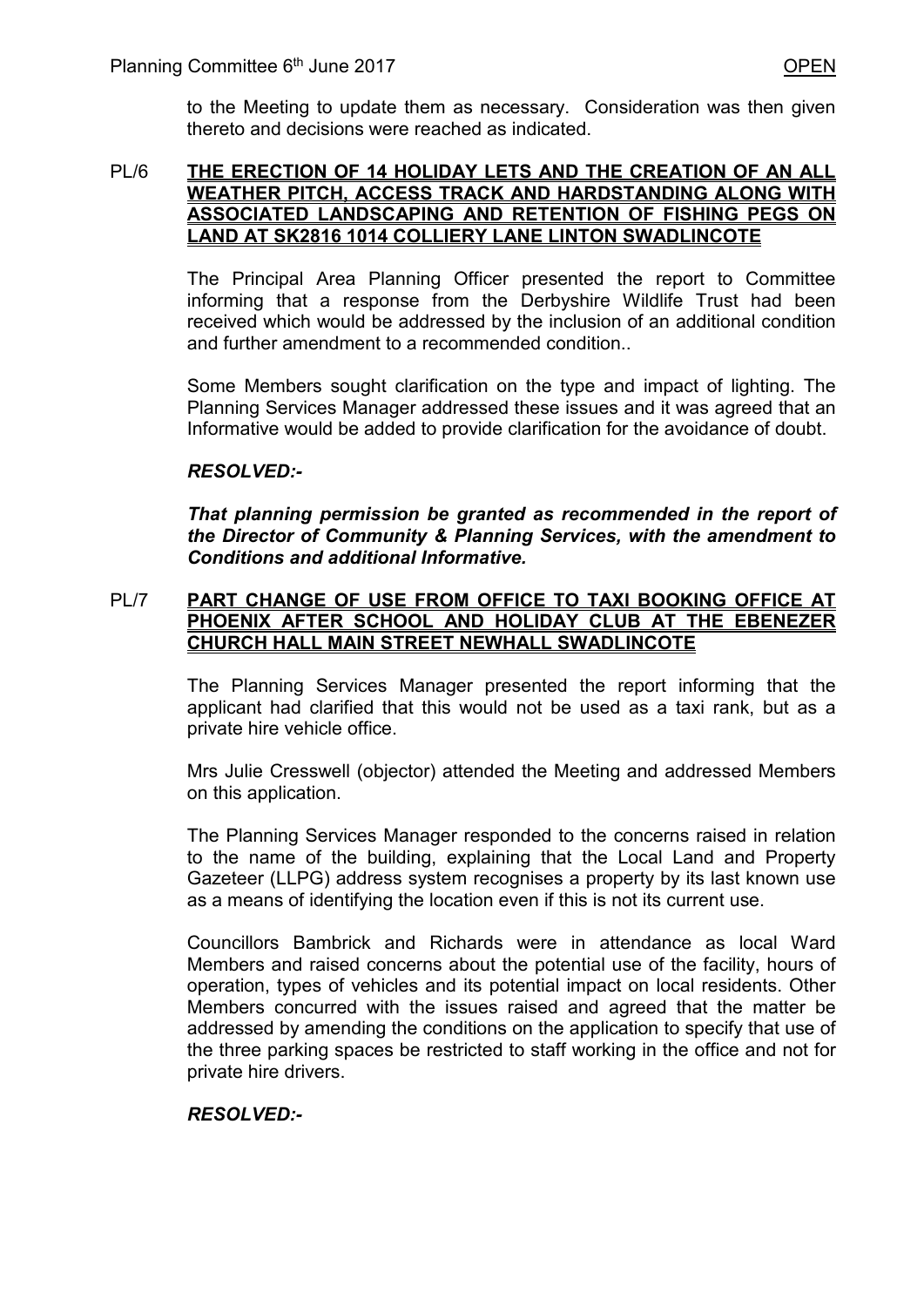*That planning permission be granted as recommended in the report of the Director of Community & Planning Services, subject to an amendment to Condition 4. Abstention: Councillor Roberts* 

### PL/8 **CERTIFICATE OF LAWFULNESS FOR USE OF THE DWELLING WITHOUT COMPLIANCE WITH THE AGRICULTURAL TENANCY CONDITION AT THE BUNGALOW ROSLISTON FARM FORESTRY CENTRE BURTON ROAD ROSLISTON SWADLINCOTE**

The Planning Services Manager presented the report informing the Committee that the lease for the bungalow was due for renewal and a new operator for the site was being sought.

### *RESOLVED:-*

*That approval of a Certificate of Lawfulness be granted as recommended in the report of the Director of Community & Planning Services.* 

PL/9 **OUTLINE APPLICATION (ALL MATTERS EXCEPT FOR ACCESS TO BE RESERVED) FOR THE RESIDENTIAL DEVELOPMENT OF UP TO 150 DWELLINGS, LAND FOR A COMMUNITY BUILDING, PUBLIC OPEN SPACE, LANDSCAPING AND SUSTAINABLE DRAINGE SYSTEM (SUDS) AND VEHICULAR ACCESS POINT FROM WESTON ROAD ON LAND AT SK4129 0030 WESTON ROAD ASTON ON TRENT DERBY** 

> The Area Planning Officer presented the report to Committee summarising its key points.

> Mr Albert Willow (objector) attended the Meeting and addressed Members on this application.

> Councillor Watson addressed the Committee as Ward Member for Aston on Trent, reiterating that adoption of the Local Plan Part One and potential adoption of Part Two provides a blueprint for the Council in outlining development plans for the next twenty years. In this light, the Councillor endorsed the reasons set out in the report to refuse the application.

### *RESOLVED:-*

*That planning permission be refused as recommended in the report of the Director of Community & Planning Services.* 

### PL/10 **PLANNING AND OTHER APPEALS**

 The Committee noted the planning appeal decisions in relation to the following applications:

| 9/2016/0452 | Derby Road, Swarkestone Aston |
|-------------|-------------------------------|
| 9/2016/0479 | The Castle Way, Willington    |
| 9/2016/0818 | Bretby Lane, Bretby Repton    |